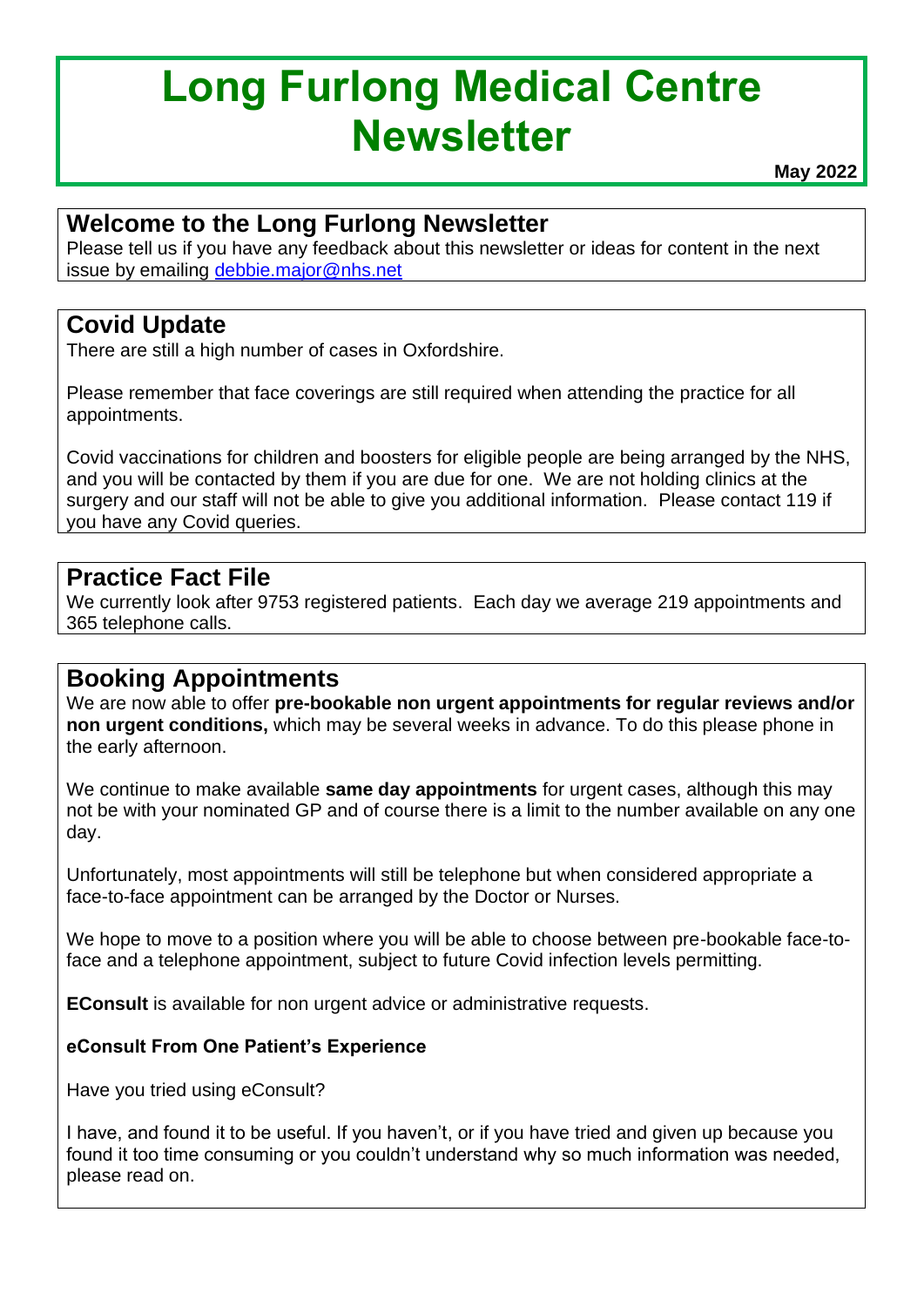eConsult is a way to contact and get help from our Primary Care Team at Long Furlong when we need to.

You access it on the Practice Website Home Page. It is almost at the bottom of the page, so keep scrolling until you find it.

Our Practice have set it up to only be used during times when they are open. Some Practices use it differently or even not at all.

The eConsult site will ask you questions relevant to whatever you have identified as your condition and/or health related problem. It may seem long winded, but I am told by one of our GP's that it saves them time when they deal with the eConsult request. She told me that these are questions that the GP would ask you in a face to face appointment. The system also shows red flags to identify when you need to be seen urgently, or to advise you to phone 111 or if appropriate 999.

It really is worth a go, especially as it will help Long Furlong Medical Practice provide the care you need, during a time of very high demand in the NHS.

Hazel Knott Patient Participation Group Member

#### **SMS Text reminders**

Will soon be available again for most appointments.

#### **Local Building Development Issues**

To accommodate the influx of new patients from this development, without detriment to our existing patients, we are hoping to extend our building and recruit more staff.

Planning permission is likely to be difficult as an extension of the present building would reduce the number of parking spaces, but there is no viable alternative.

We have submitted a Pre Planning Enquiry to VWHDC and held a very helpful meeting with our MP Layla Moran.

#### **Staff changes**

We have recently employed a new HCA, Jenette Sharps.

#### **Patient Survey**

We should like to thank the patients who took time to complete and return to us the patient survey.

We are pleased with the results that indicate that we seem to be doing well, in difficult circumstances but there are areas that we need to improve.

There is much discussion about the appointments system which we are continually reviewing and striving to make more user-friendly.